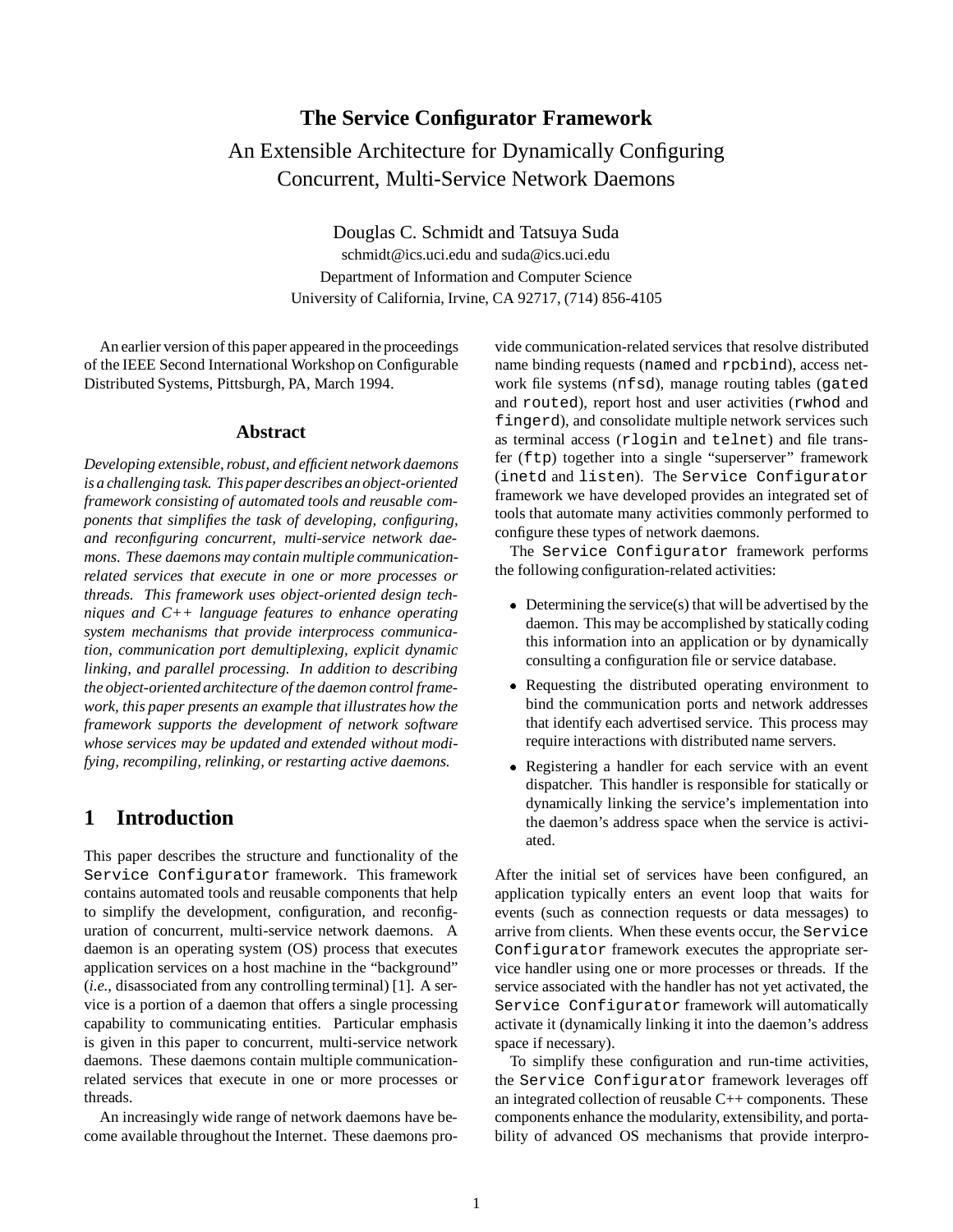cess communication (IPC), event demultiplexing, explicit dynamic linking, and concurrency. In addition, the Service Configurator framework's components may be used to enhance the performance of network daemons by deferring until installation-time the choice of execution agent (*e.g.,* one or more processes or threads) used to run network services. This enables more effective use of the multi-processing capabilities available on the target OS platform [2].

The Service Configurator framework also coordinates OS mechanisms to automate the reconfiguration of daemon services at run-time. In many circumstances, this allows daemons executing within the Service Configurator framework to dynamically update their functionality without being completely shutdown and restarted. Support for dynamic reconfiguration is essential for highly available distributed applications such as mission-critical systems that perform on-line transaction processing, real-time remote process control, or global personal communication systems based on low earth orbit satellites. For these types of applications, it is often necessary to phase new versions of a service into a daemon without disrupting currently executing services [3].

This paper is organized in the following manner: Section 2 reviews related background material; Section 3 outlines the primary features in the Service Configurator framework; Section 4 describes the object-oriented architecture of the Service Configurator framework; Section 5 illustrates how the Service Configurator framework components are applied to configure a distributed logging facility used in a commercial on-line transaction processing system; and Section 6 presents concluding remarks.

# **2 Background Material**

Various strategies and tactics for developing configurable distributed application frameworks have emerged in several domains. The Service Configurator framework is influenced by research that addresses policies for (1) reliably guiding the reconfiguration of executing applications [4] and (2) representing application state attributes as abstract data types to facilitate service (re)configuration [5], communication [3], and migration in heterogeneous and homogeneous [6] environments.

Another influential branch of research involves daemon control frameworks. Daemon management frameworks provide mechanisms that automate many tedious and error-prone activities associated with configuring and reconfiguring network daemons. These activities include (1) performing  $d$ aemonization<sup>1</sup> operations; (2) binding transport endpoints to communication ports; (3) demultiplexing events received on these ports; and (4) dispatching the appropriate handlers

to process the events.

Two widely available daemon management frameworks are inetd [1] and listen [7], which are both distributed with System V Release 4 UNIX. Inetd and listen are multi-service daemon management frameworks that utilize a master dispatcher process to monitor a set of communication ports. Each port is associated with a communication-related service (such as the standard Internet services ftp, telnet, daytime, and echo). When a service request arrives on a monitored port, the dispatcher process demultiplexes the request to the appropriate pre-registered service handler. This handler performs the service and returns any results to the client requestor. Long-duration external services<sup>2</sup> (such as ftp and telnet) are executed concurrently in separate slave processes. In addition, inetd may be configured to execute short-duration internal services (such as daytime and echo) iteratively within its master dispatcher process address space (note that listen does not provide this type of functionality).

Both inetd and listen have proven to be quite useful in practice. However, these daemon management frameworks were developed without adequate consideration of objectoriented techniques (such as class-based encapsulation, inheritance, dynamic binding, and parameterized types) and advanced OS mechanisms (such as explicit dynamic linking and multi-threading). This fact complicates component reuse and limits functionality. For example, the standard version of inetd is written in C and its implementation is characterized by a proliferation of global variables, a lack of information hiding, and an algorithmic decomposition that deters fine-grained reuse of its internal components. Furthermore, neither inetd nor listen provide automated support for (1) dynamically linking services into the address space of their master dispatcher processes at run-time or (2) executing these services concurrently via one or more threads. Therefore, developers who want their services to benefit from these advanced OS mechanisms must manually program them into their network daemons.

# **3 Overview of the Service Configurator Framework**

Figure 1 illustrates the primary architectural components in inetd, listen, and the Service Configurator framework. Each of these daemon management frameworks support the automated configuration and reconfiguration of multi-service daemons that execute their external services concurrently in separate process address spaces. In addition, the Service Configurator framework offers added support for concurrent, multi-service network daemons by increasing configuration flexibility, enhancing daemon run-time extensibility, and improving performance. The

 $1$ Daemonization typically involves (1) dynamically spawning a new process, (2) closing all unnecessary file descriptors, (3) changing the current working directory to the root directory, (4) resetting the file access creation mask, (5) disassociating from the controlling process group and the controlling terminal, and (6) ignoring terminal I/O-related signals [1].

<sup>2</sup>An *external service* is executed in a different process address space than the master dispatcher process that received the request. An *internal service*, on the other hand, is executed within the same address space as the dispatcher process.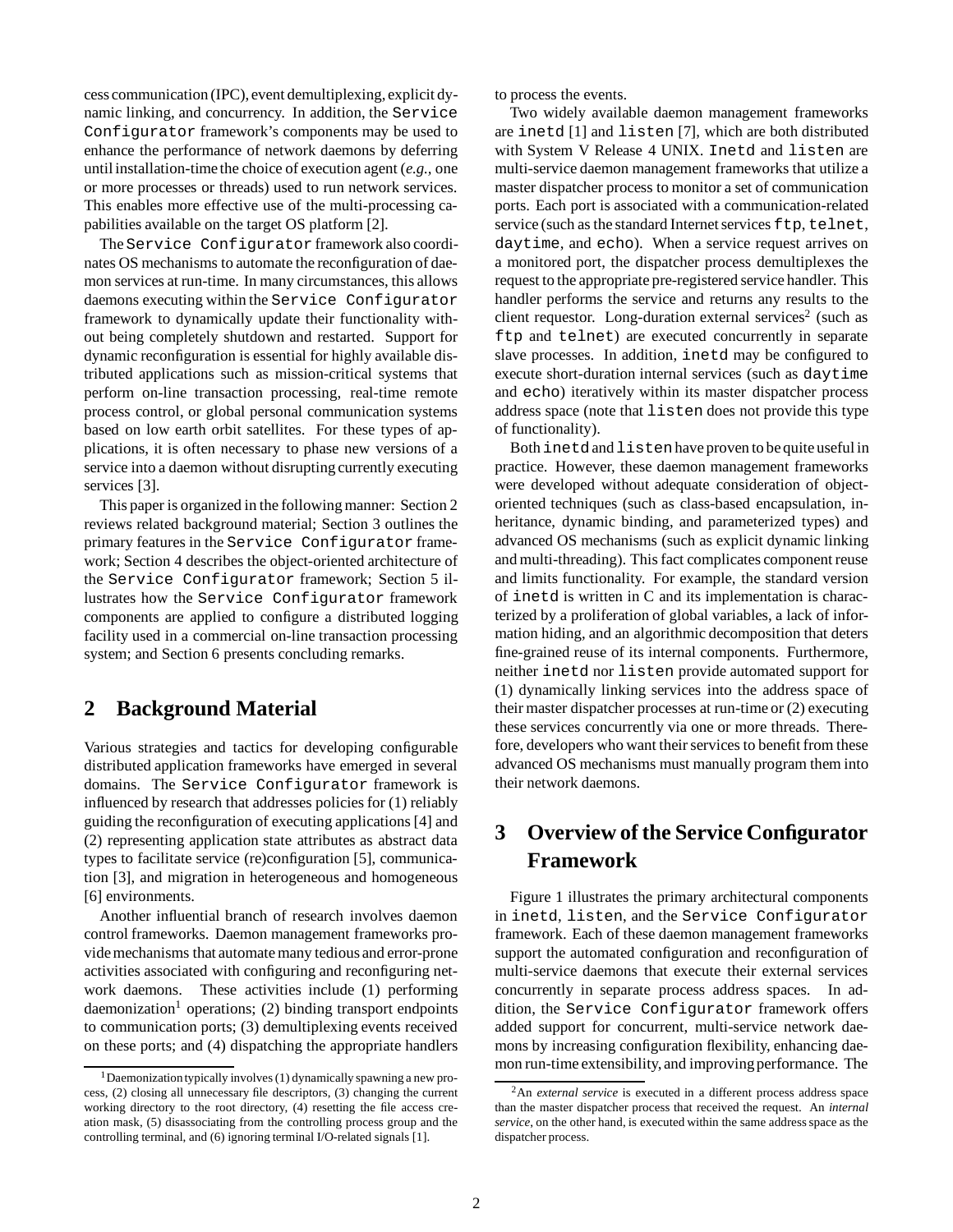

Figure 1: Alternative Daemon Management Frameworks

remainder of this section examines the features provided by the Service Configurator framework and illustrates how these features overcome the limitations with inetd and listen discussed earlier.

The Service Configurator framework increases the flexibility of configuring network daemons by decoupling service-specific processing policies from the following development activities and mechanisms:

 *The type and number of services associated with each daemon process:* The Service Configurator framework permits daemons to consolidate a number of services into one administrative unit. This multi-service approach to configuring network daemons helps to (1) simplify development and reuse code by performing common service initialization activities automatically, (2) reduce the consumption of OS resources (such as process table slots) by spawning service handlers "on-demand," (3) allow daemon services to be updated without modifying existing source code or terminating an executing dispatcher process, and (4) consolidate the administration of network services via a uniform set of configuration management operations.

 *The point of time at which a service is configured into a daemon:* Both inetd and listen support the activities listed in the previous bullet. However, they are less flexible with respect to the point of time at which certain types of services may be configured into a network daemon. For example, inetd only allows external services to be reconfigured at run-time. Internal services, on the other hand, must be configured into the master inetd daemon *statically* (*i.e.,* at compile-time or static link-time). In order to add a new internal service, the master inetd dispatcher process must be modified, recompiled, relinked, and restarted (the listen daemon control framework does not support internal services).

In contrast, the Service Configurator framework provides an extensible high-level object-oriented interface (described in Section 4.2) that automates the use of OS mechanisms for explicit dynamic linking.3 Dynamic linking enhances the extensibility of network daemons by permitting internal services to be configured into a daemon *dynamically* (*i.e.,* when a daemon first begins executing or while it is running). This feature enables a network daemon's services to be dynamic reconfigured *without* requiring the modification, recompilation, relinking, or restarting of active services.

In the Service Configurator framework, the choice between static or dynamic configuration may selected on a per-service basis. Furthermore, this choice may be deferred until a daemon begins execution. Neither inetd nor listen provide built-in support for explicit dynamic linking, which limits the range of daemon design alternatives that they are capable of configuring automatically.

 *The type of execution agents:* In the Service Configurator framework, services may be performed at run-time via several different types of process and thread execution agents (discussed in Section 4.3.1). By decoupling service functionality from the execution agent used to invoke the service, the Service Configurator framework increases the range of daemon configuration alternatives available to developers.

An efficient daemon configuration often depends upon certain service requirements and platform characteristics. For

 $3$ Explicit dynamic linking allows a daemon to obtain, utilize, and/or remove the run-time address bindings of services defined in shared object files [8]. Widely available explicit dynamic linking facilities include the dlopen/dlsym/dlclose routines in SVR4 UNIX and the LoadLibrary/GetProcAddressroutines in the WIN32 subsystem of Windows NT.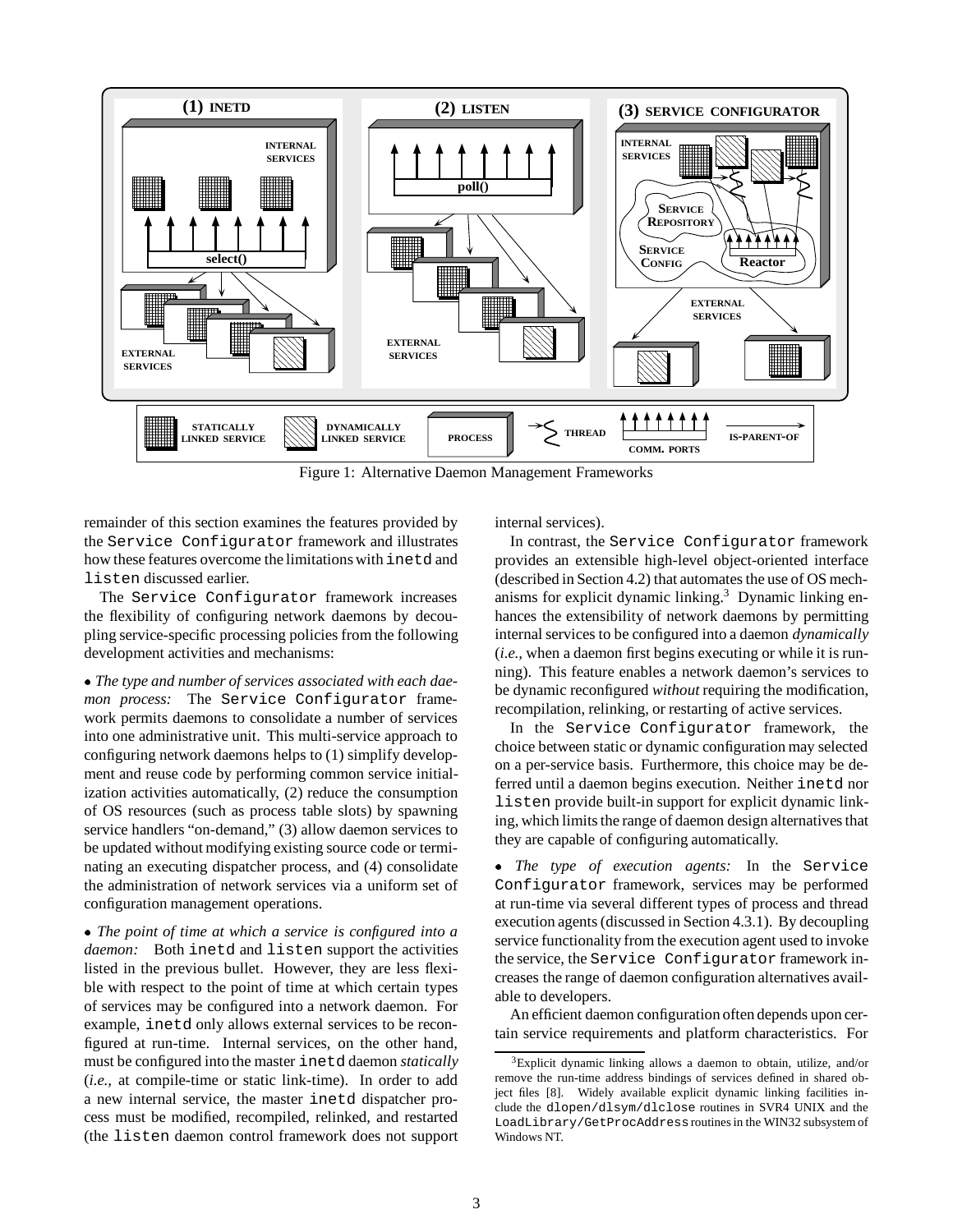example, a process-based configuration may be appropriate for daemons that implement long-duration services (such as the Internet ftp and telnet) that base their security mechanisms on process ownership. In this case, each service (or each active instance of a service) may be mapped onto a separate process and executed in parallel on a multiprocessor platform. Different configurations may be more suitable in other circumstances, however. For instance, it is often simpler and more efficient to implement cooperating services (such as those found in an end-system of a distributed database engine) in separate threads since they frequently reference common data structures. In this approach, each service may be executed on a separate thread within the same process to reduce the overhead of scheduling and context switching [2].

As before, the range of daemon design alternatives supported by inetd and listen are limited since they do not provide built-in support for thread-based service execution. Instead, these daemon management frameworks utilize a less flexible and often less efficient invocation mechanism that spawns a separate process to execute a service dynamically. The overhead of fork and exec makes dynamic service invocation prohibitively expensive for certain types of services, particularly short-duration services (such as resolving the Ethernet number of an IP address or retrieving a disk block from a network file server).

 *The order in which hierarchically-related services are combined into an application:* Each service is represented as an interconnected series of independent service objects that communicate by passing messages. These objects may be joined together in essentially arbitrary configurations to satisfy applications requirements and enhance component reuse.

 *The I/O descriptor-based and timer-based event demultiplexing mechanisms:* These mechanisms are used to dispatch incoming connection requests and data onto a preregistered service-specific handler. Within the Service Configurator framework, a class category called the Reactor [9] portably encapsulates both the select and poll I/O demultiplexing system calls. Select and poll are UNIX system calls that detect the occurrence of different types of input and output events on one or more I/O descriptors simultaneously. As discussed in Section 4.1, the Reactor class category integrates the demultiplexing of I/O descriptor-based events together with timer-based and signalbased events via an extensible and type-safe object-oriented interface.

In contrast, inetd and listen do not provide timerbased event demultiplexing functionality. Moreover, inetd is tightly coupled to the select interface and listen is tightly coupled to the poll interface, which limits their portability.

 *The underlying IPC mechanisms:* Services use IPC mechanisms to exchange data with participating communication entities on local or remote end-systems. The Service Configurator framework provides a collection of C++ wrappers [10] that encapsulate standard OS mechanisms for network IPC (such as sockets and the Transport Layer Interface (TLI)). Unlike the weakly-typed, "descriptor-based" socket and TLI interfaces, however, these C++ wrappers enable services to access the underlying OS IPC mechanisms via a type-safe, portable interface. Conversely, neither inetd nor listen provide any standard support for type-safe, platform-independent IPC interfaces.

 *The client and server partitioning:* Conventional daemon management frameworks are not involved with client-side issues. In contrast, the Service Configurator framework provides mechanisms for partitioning and composing the services of an application into the client-side or serverside of a distributed system.

The increased flexibility provided by the Service Configurator framework facilitates the development and use of reusable components. In general, component reuse is improved in the framework by separating the higher-level service-specific policies from the lower-level mechanisms (such as network communication, event demultiplexing and service dispatching, and execution agents). Conversely, both inetd and listen allow only coarse-grain reuse of their general service dispatching facilities, without encouraging more fine-grain reuse of their internal components.

# **4 The Object-Oriented Architecture of the Service Configurator Framework**

The Service Configurator framework was developed using several key object-oriented design techniques and C++ language features. This section outlines the objectoriented architecture of the Service Configurator framework. The architectural components discussed below include the Reactor class category (Figure 2), the Service Object inheritance hierarchy (Figure  $3(1)$ ), the standard subclasses of the Service Object class (Figure 3 (2)), the Service Repositoryclass (Figure 3 (3)), and the Service Config class (Figure 3 (4)).

Booch notation [11] is used to illustrate relationships between these Service Configurator framework components. Solid clouds indicate objects; nesting indicates composition relationships between objects; and undirected edges indicate some type of link exists between two objects. Dashed clouds indicate classes; directed edges indicate inheritance relationships between classes; and an undirected edge with a solid bullet at one end indicates a composition relation between two classes. Solid rectangles indicate class categories, which combine a number of related classes into a common name space.

## **4.1 The Reactor Class Category**

The components in the Reactor class category are responsible for *demultiplexing* temporal events generated by a timerdriven callout queue, I/O events received on communication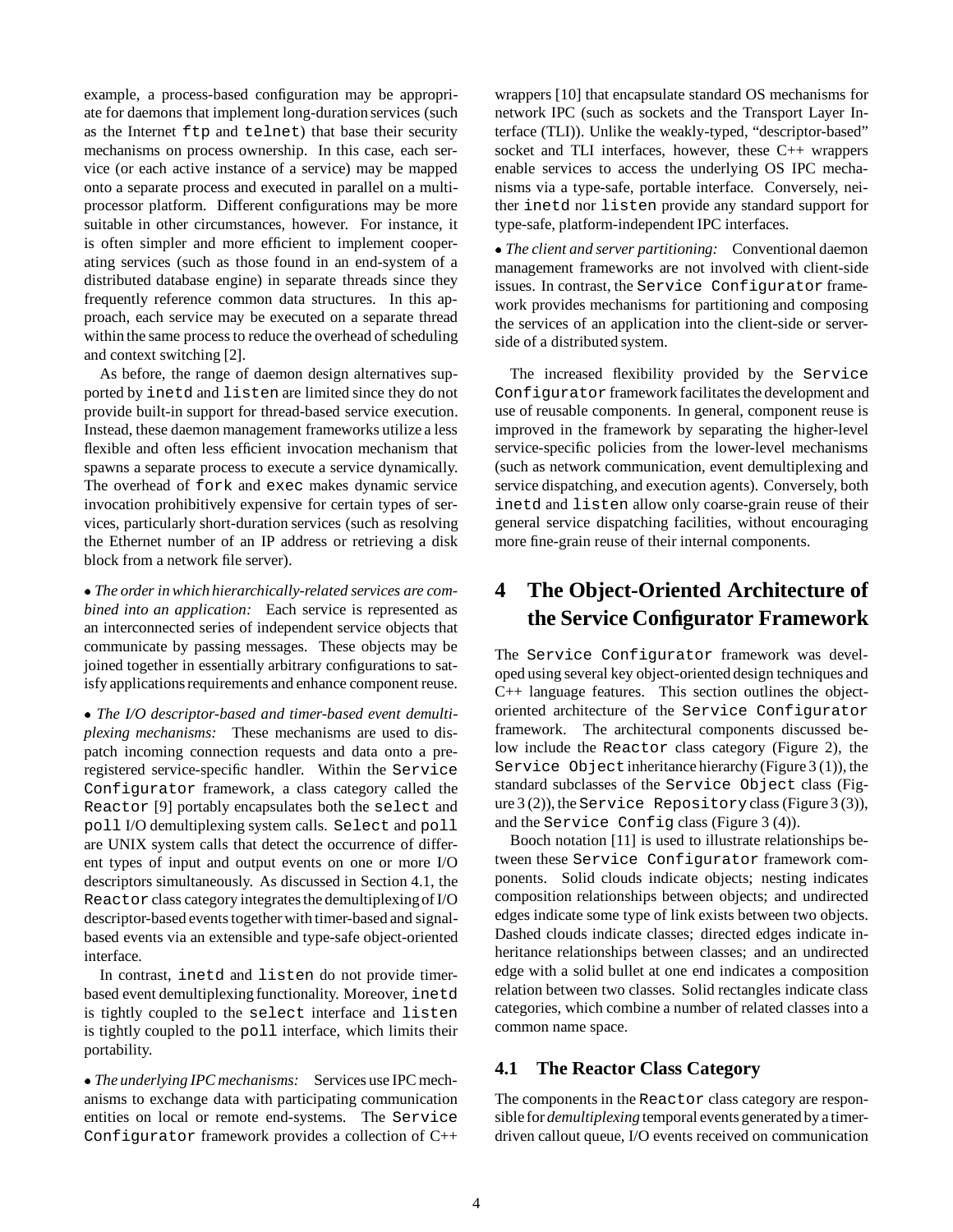

Figure 2: The Reactor Class Category

ports, and signal-based events and *dispatching* the appropriate pre-registered handler(s) to process these events. Within the Service Configurator framework, multi-service network daemons are structured internally via an event loop that monitors a set of communication ports. Each communication port is associated with a service-specific handler that implements a particular type of functionality on behalf of clients. When a client request arrives on a port monitored by the Reactor, the associated service handler is dispatched to perform the request. To consolidate and automate these common request processing activities, the Service Configurator framework uses the event demultiplexing and service dispatching mechanisms provided by the Reactor.

The Reactor class category contains a set of methods illustrated in Figure 2. These methods provide a uniform interface for managing objects that implement various types of service handlers. Certain methods register, dispatch, and remove I/O descriptor-based objects from the Reactor. Other methods schedule, cancel, and dispatch timer-based and/or signal-based objects. As shown in Figure 2, these handler objects all derive from the Event Handler abstract base class.4 This class specifies an interface for event demultiplexing and service handler dispatching.

The Reactor class category uses the pure virtual methods in the Event Handler interface to integrate the demultiplexing of I/O descriptor-based events together with timerbased and signal-based events. I/O descriptor-based events are dispatched via the handle input, handle output,

and handle exceptions methods of a handler object. Likewise, timer-based events are dispatched via the handle\_timeout method and signal-based events are dispatched via the handle signal method. Subclasses of Event Handler may augment this interface by defining additional methods and data members. In addition, virtual methods in the interface may be selectively overridden to implement application-specific functionality. When all the pure virtual methods have been defined, a daemon may create an instance of the resulting composite service handler object.

When a daemon instantiates and registers a composite service handler object, the Reactor class category extracts the underlying I/O descriptor from the object. This descriptor is stored in a table along with descriptors from other registered objects. When the daemon subsequently invokes its main event loop, these descriptors are passed as arguments to the underlying OS event demultiplexing system call (*e.g.,* select or poll). As events associated with a registered composite object occur at run-time, the Reactor automatically detects these events and dispatches the appropriate method(s) of the service handler object associated with the event. This handler object then becomes responsible for performing its service-specific functionality.

## **4.2 The Service Configurator Class Category**

The primary unit of configuration in the Service Configurator framework is the *service*. Services may be simple (such as returning the current time-of-day) or highly complex (such as a distributed, real-time router for PBX event traffic [12]). To provide a consistent environment for defining, configuring, and using network daemons, all network daemon services are derived from the Service Object inheritance hierarchy (illustrated in Figure 3 (1)).

The Service Object class is the focal point of a multilevel hierarchy of types related by inheritance. The standard interfaces provided by the abstract classes in this type hierarchy may be selectively overridden by service-specific subclasses in order to collaborate with features offered by the Service Configurator framework. These framework features provide transparent dynamic linking, service handler registration, event demultiplexing, and service dispatching. By decoupling the service-specific portions of a handler object from the underlying Service Configurator framework mechanisms, the effort necessary to insert and remove services from a running network daemon is significantly reduced.

The Service Object inheritance hierarchy consists of the Event Handler and Shared Object abstract base classes, as well as the Service Object abstract derived class. The Event Handler class was described above in the Reactor Section 4.1. The behavior of the other classes is outlined below.

 $4$ An abstract class in C++ provides an interface that contains at least one *pure virtual method*. A pure virtual method provides only an interface declaration, without any accompanying definition. Subclasses of an abstract class must provide definitions for all its pure virtual methods before any objects of the class may be instantiated.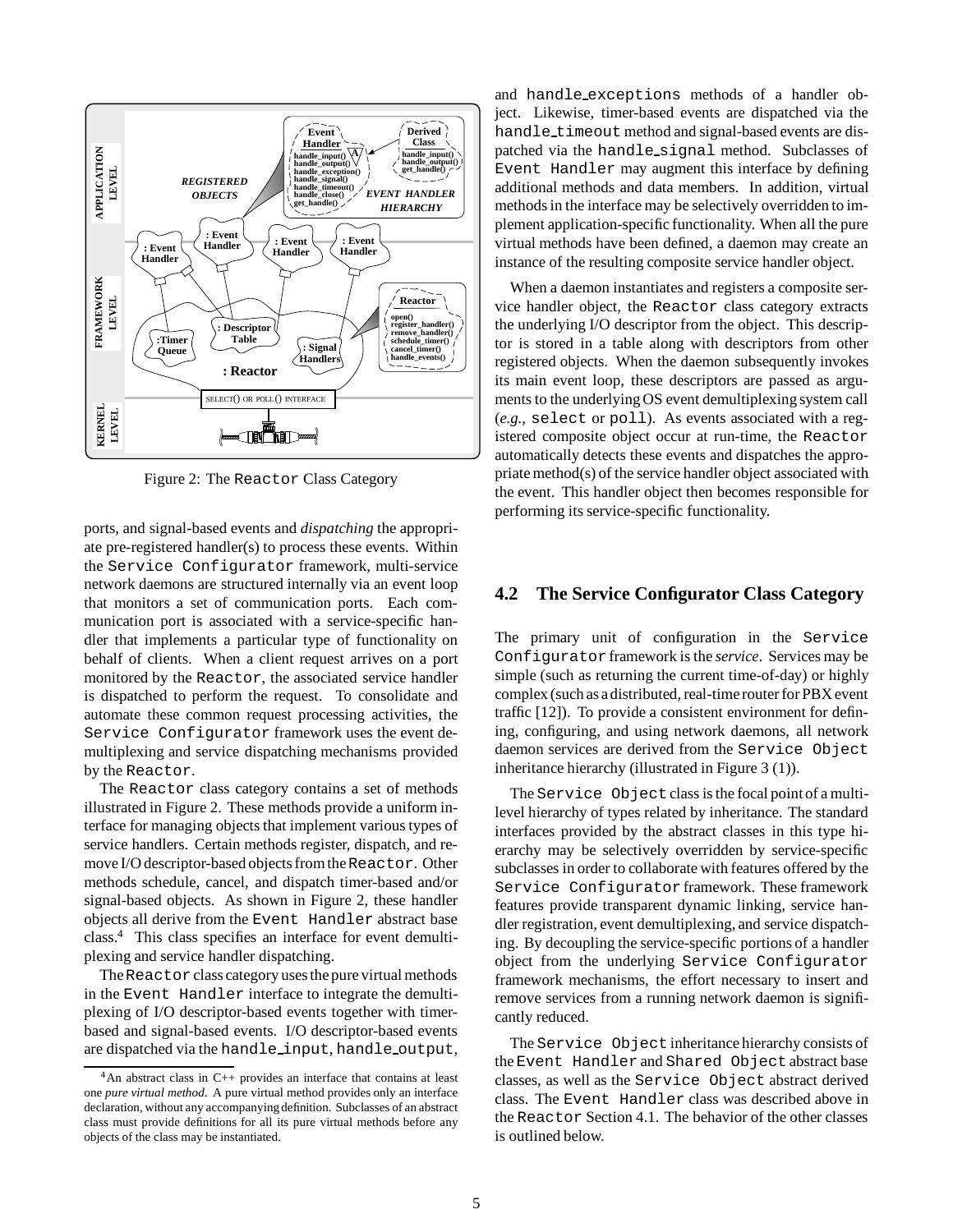

Figure 3: Component Relationships in the Service Configurator Framework

#### **4.2.1 The Shared Object Abstract Base Class**

The Shared Object class specifies an interface for dynamically linking service handler objects into a daemon's address space. This abstract base class exports three pure virtual methods: init, fini, and info. These functions impose a contract between the reusable components provided by the Service Configurator framework and servicespecific objects that utilize these components. By using pure virtual methods, the Service Configurator framework ensures that a service handler implementation honors its obligation to provide certain configuration-related information. This informationis subsequently used by the Service Configurator framework to automatically link, initialize, identify, and unlink a service at run-time.

The Shared Object base class is defined independently from the Event Handler class to clearly separate their two orthogonal sets of concerns. For example, certain applications (such as a compiler or text editor) might benefit from dynamic linking, though they might not require communication port event demultiplexing. Conversely, other applications (such as an  $f$ tp server) require event demultiplexing, but might not require dynamic linking. By separating these interfaces into two base classes, applications are able to select a subset of Service Configurator mechanisms without incurring unnecessary performance or storage costs.

#### **4.2.2 The Service Object Abstract Derived Class**

In general, support for dynamic linking, event demultiplexing, and service dispatching is necessary to automate the dynamic configuration and reconfiguration of network daemon services. Therefore, the Service Configurator framework defines the Service Object class, which inherits the interfaces from both the Event Handler and the Shared Object abstract base classes. The resulting abstract derived class supplies a composite interface that developers use as the basis for implementing and configuring a service into the Service Configurator framework. The Service Object class acts as an envoy between its two abstract base class components. These two abstract base classes have no knowledge of each other at all.

During development, service-specific subclasses *must* implement the following four pure virtual methods inherited (but not defined) by the Service Object subclass:

 int init (int argv, char \*\*argv); The  $\bullet$ init method serves as the entry-point to a service handler during run-time initialization. This method is responsible for performing service-specific initialization when an instance of a composite Service Object is dynamically linked. When invoked, init is passed a pair of "argc/argv"-style parameters. Within init, these parameters may be treated like arguments passed to the main function of a stand-alone executable C++ program and are used to control object ini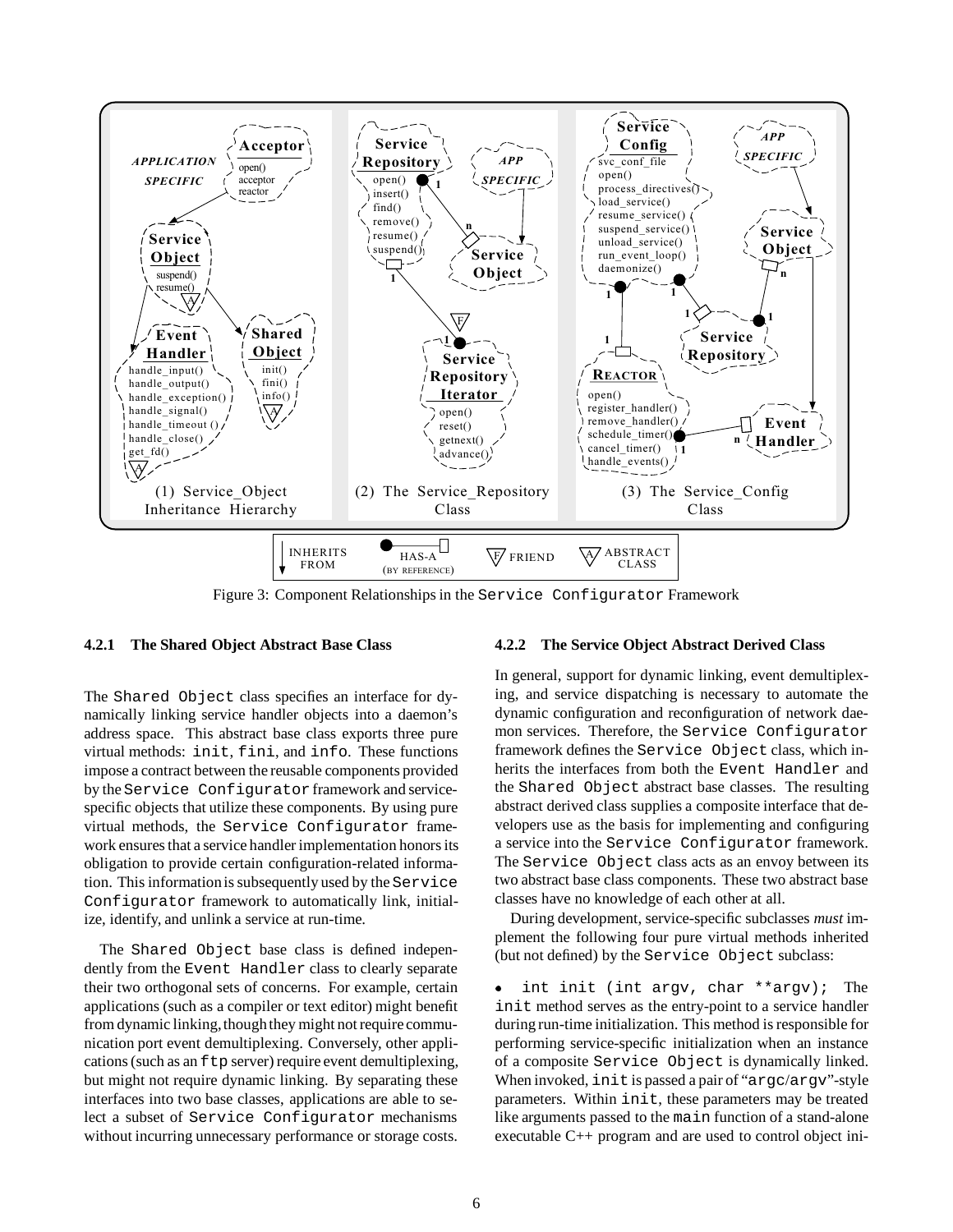tialization.

 int fini (void); The fini method is called automatically by the Service Configurator framework when a Service Object is unlinked and removed from a daemon at run-time. This method typically performs termination operations that release dynamically allocated resources (such as memory, synchronization locks, or I/O descriptors).

 int info (char \*\*string, int length); The info method returns a humanly-readable string that concisely reports service addressing information and documents service functionality. Clients may query a daemon to retrieve this information and use it to contact a particular service running in the daemon.

 int get handle (void); The get handle method is used by the Reactor class category to extract the underlying I/O descriptor from a composite service object. This I/O descriptor typically identifies a transport endpoint that may be used to accept connections or receive data from clients.

#### **4.2.3 Service-Specific Concrete Derived Subclasses**

Service Object is an abstract class since its interface contains the pure virtual methods inherited from the Event Handler and Shared Object abstract base classes. Therefore, developers must supply concrete subclasses that (1) define the four pure virtual methods described above and (2) implement service-specific functionality. To accomplish the latter task, subclasses typically override the virtual methods exported by the Service Object interface. For example, the handle input method is often overridden to accept connections or data that are received from clients.

The Acceptor class depicted in Figure 3 (1) is an example of a service-specific subclass that accepts connection requests as part of a distributed logging facility. This class is described further in the example presented in Section 5.

## **4.3 Standard Subclasses of Service Object**

The Service Configurator framework contains a library of standard components that inherit from the Service Object class. These standard components perform the service invocation and service directory mechanisms described below. Services that want to use these mechanisms may inherit from the Eager Spawn, Lazy Spawn, Process Spawn, Thread Spawn, or Service Manager subclasses illustrated in Figure 3 (2).

#### **4.3.1 Service Invocation Mechanisms**

Several standard subclasses of Service Object implement invocation mechanisms that are useful for fine-tuning network daemon performance. The alternatives discussed below enable developers to adaptively tune daemon concurrency levels to match client demands and available OS processing resources. In general, the different approaches tradeoff decreased startup overhead for increased consumption of OS resources (such as process table slots and virtual memory).

 Eager Spawn – This subclass pre-spawns one or more processes or threads at daemon creation time. These "warmstarted" execution agents form a pool that helps improve response time by reducing service startup overhead when requests arrive from clients. Depending on factors such as number of available CPUs, current machine load, or the length of a client request queue, this pool may be expanded or contracted dynamically.

 Lazy Spawn – This subclass does not immediately spawn a process when a client request is received. Instead, a timer is set and the request is handled iteratively by the daemon. However, if the timer expires a new slave process is spawned automatically to continue processing the service independently from the master dispatcher process (which itself continues to wait for subsequent requests) [13].

 Process Spawn – This subclass implements the external service process invocation functionality provided by inetd and listen. It operates by spawning a new slave process "on-demand" in response to the arrival of client requests. The slave process then performs the client request in its own separate address space – terminating when the request is complete. Spawning a process on-demand helps to reduce the consumption of OS resources, at the expense of higher costs for initially starting a service.

 Thread Spawn – This subclass implements service spawning techniques that are often more efficient than the process invocation method used by inetd and listen. Rather than using fork and exec to create a separate process on a per-request basis, the Thread Spawn class creates a separate thread. This thread executes its associated service to completion and then exits.

 Link Spawn – The Link Spawn subclass dynamically links and executes a new service *without* spawning a new process or thread. This allows services to be loaded and unloaded on demand, rather than being pre-loaded during daemon initialization. The Link Spawn subclass is implemented by (1) dynamically linking an object file, (2) obtaining the entry-point of the approriate Service Object in this file, and (3) invoking the service to perform the client request.<sup>5</sup> Upon completion, the service installed by Link Spawn may be automatically removed by closing the Service Object and unlinking the object file from the daemon's address space.

In general, threads are more efficient than processes since they maintain minimal state information, require less overhead to spawn and synchronize, and may communicate via shared memory rather than inter-process message passing [15]. However, since all threads in a process share its global

<sup>5</sup>This approach is similar to the way that programs were invoked in Multics [14].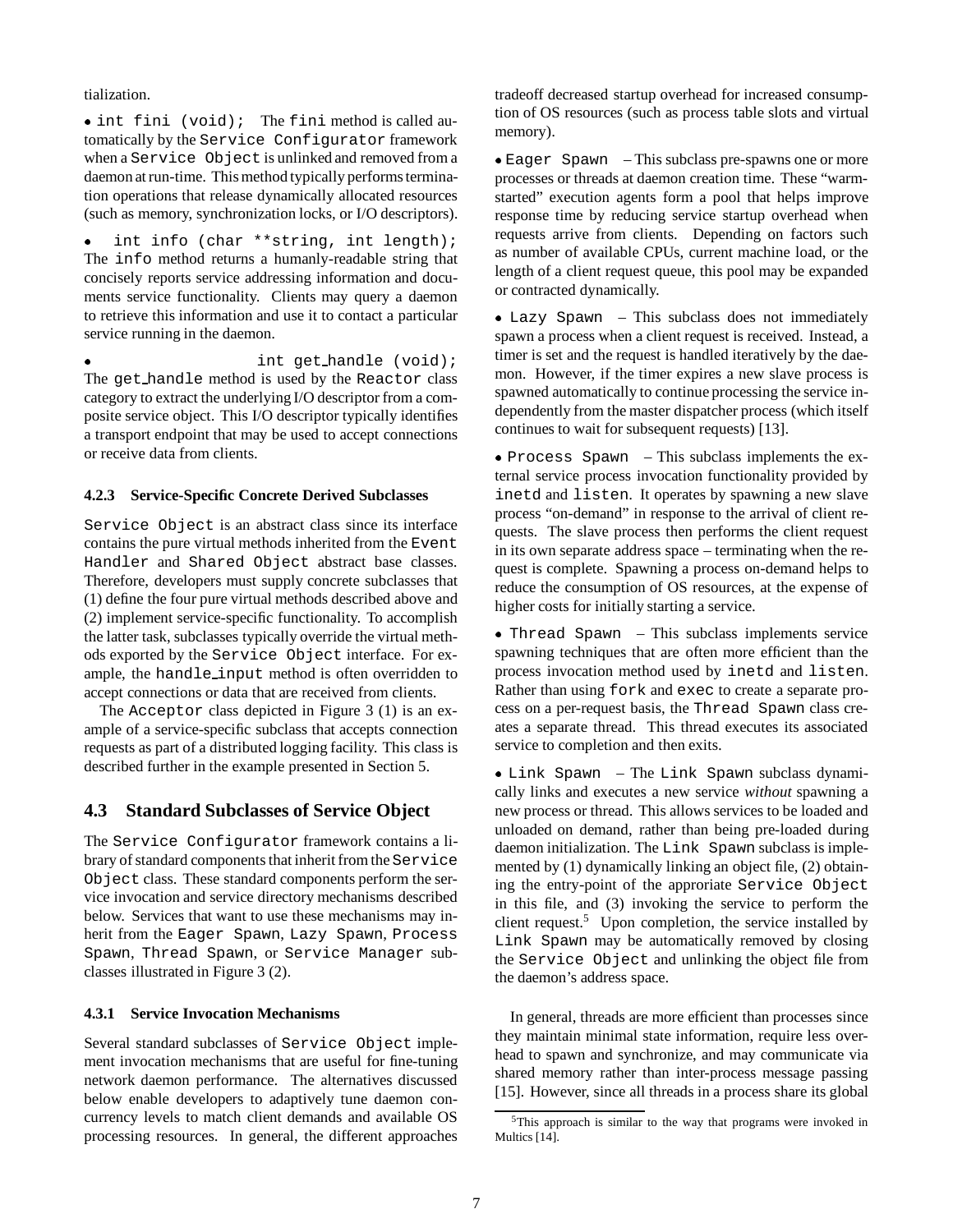resources (such as virtual memory, descriptor tables, and signal handlers), one faulty service may corrupt global data accessed by services running in other threads within the process. Therefore, the Service Configurator framework provides the flexible set of service invocation mechanisms described above in order to allow developers to select the most appropriate techniques for managing concurrency that satisfy their application requirements.

#### **4.3.2 Service Manager Mechanisms**

The Service Manager subclass provides local and remote clients with access to daemon administration commands that publish and manage the services currently offered by a network daemon. These commands "externalize" certain internal service attributes in an active network daemon. During daemon configuration, a Service Manager object is typically registered at a well-known communication port (*e.g.*, port 911) accessible by clients. If a client requests a list of active daemon services, the handle input method in the Service Manager invokes the Service Repository iterator (described in Section 4.4 below). This iterator is used to generate a listing of developersupplied information that describes each active service. This listing is transferred back to the client to indicate both the address format and the transport protocol required to contact daemon services. The Service Manager is also be used to handle reconfiguration requests that are triggered by remote sites.

### **4.4 The Service Repository Class**

The Service Configurator framework supports the configuration of both single-service and multi-service network daemons. Therefore, to simplify run-time administration, it may be necessary to individually and/or collectively control and coordinate the Service Objects and Streams that comprise a daemon's currently active services. The Service Repository is an object manager that coordinates local and remote queries and updates involving the services offered by a Service Configurator-based daemon. A search structure within the object manager binds service names (represented as ASCII strings) with instances of composite Service Objects (represented as C++ object code). A service name uniquely identifies an instance of a Service Object stored in the repository.

Each entry in the Service Repository contains a pointer to the Service Object portion of an servicespecific  $C++$  derived class (shown in Figure 3 (3)). This enables the Service Configurator framework to load, enable, suspend, resume, or unload Service Objects from a daemon statically or dynamically. For dynamically linked Service Objects, the repository also maintains a handle to the underlying shared object file where the object code is stored. This handle is used to unlink and unload a Service Object from a running daemon when the service it offers is no longer required.

```
<svc-config-entries> ::=
        svc-config-entries svc-config-entry
        | NULL
<svc-config-entry> ::= <dynamic> | <static>
          | <suspend> | <resume> | <remove>
          | <stream> | <remote>
<dynamic> ::= DYNAMIC <svc-location>
                    [ <parameters-opt> ]
<static> ::= STATIC <svc-name>
                  [ <parameters-opt> ]
<suspend> ::= SUSPEND <svc-name>
<resume> ::= RESUME <svc-name>
<remove> ::= REMOVE <svc-name>
<stream> ::= STREAM <stream_ops>
             '\' <module-list> '}'
<stream_ops> ::= <dynamic> | <static>
<remote> ::= STRING '{' <svc-config-entry> '}'
<module-list> ::= <module-list> <module>
                | NULL
<module> ::= <dynamic> | <static>
           | <suspend> | <resume> | <remove>
<svc-location> ::= <svc-name> <type>
                   <svc-initializer> <status>
<type> ::= SERVICE_OBJECT '*' | MODULE '*'
           STREAM '*' | NULL
<svc-initializer> ::= <object-name>
                      | <function-name>
<object-name> ::= PATHNAME ':' IDENT
<function-name> ::= PATHNAME ':' IDENT '(' ')'
<status> ::= ACTIVE | INACTIVE | NULL
<parameters-opt> ::= STRING | NULL
```
Figure 4: EBNF Format for a Service Config Entry

An iterator class is also supplied along with the Service Repository. This class is used to visit every Service Objectin the repositorywithout undulycompromising data encapsulation. As described in Section 4.3.2, the standard Service Manager implementation employs this iterator feature to obtain a complete listingof all daemon services that are currently active. It generates this listing by repeatedly calling the info method associated with each entry in the Service Repository.

### **4.5 The Service Config Class**

The Service Config class is the unifying component in the Service Configurator framework. As illustrated in Figure 3 (4), this class integrates the other Service Configurator framework components (such as the Service Repository and the Reactor) to automate the static and/or dynamic configuration of concurrent, multi-service network daemons.

The Service Config class uses a configuration file (known as svc.conf) to guide its configuration and reconfiguration activities. Each daemon may be associated with a distinct svc.conf configuration file. Likewise, a set of daemons may be described by a single svc.conf file. Figure 4 describes the primary syntactical elements in a svc.conf file using extended-Backus/Naur Format (EBNF). Each *service config entry* in the file begins with a *service config directive* that specifies the configuration activity to perform. Table 1 summarizes the valid service config directives.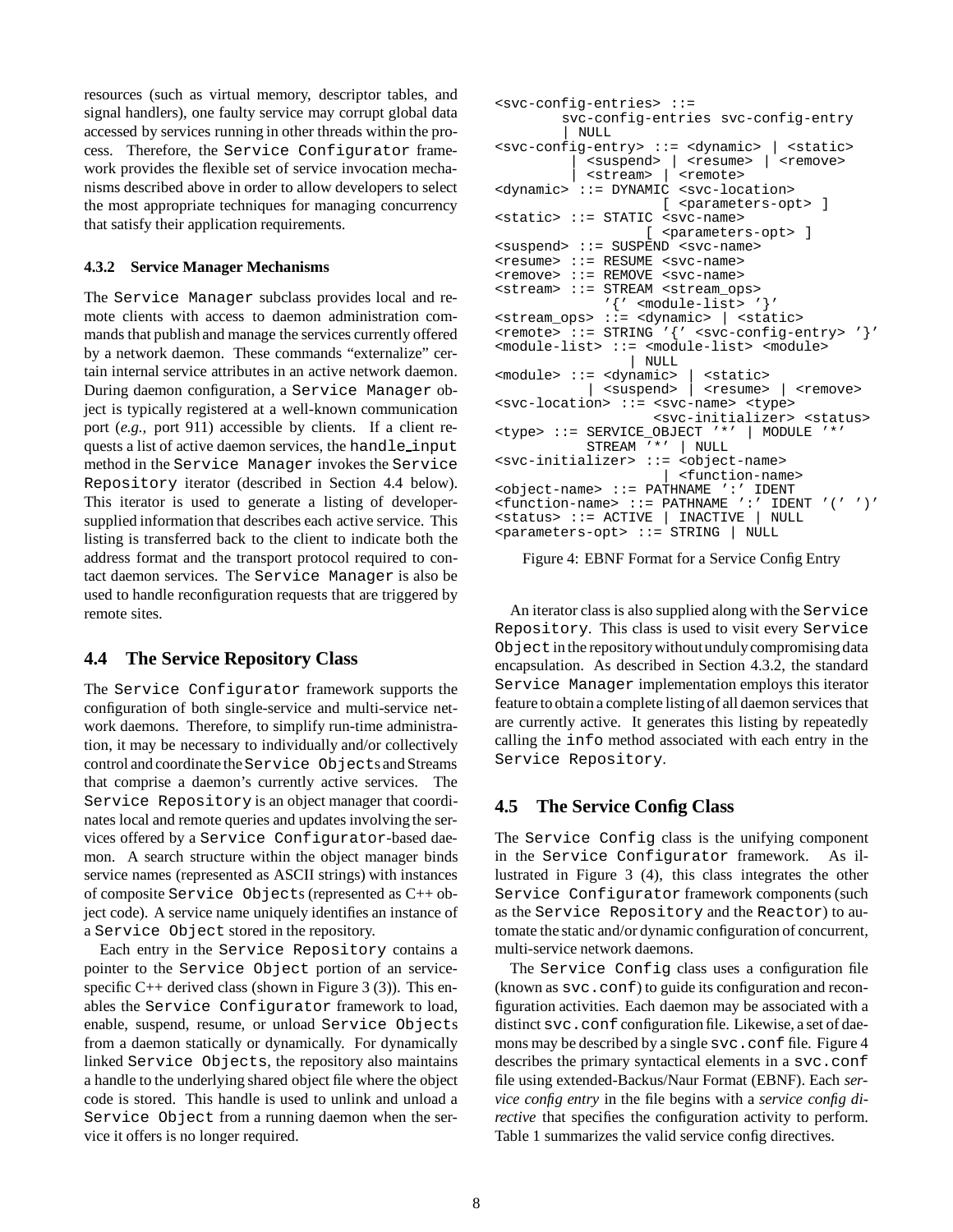| <b>Symbol</b> | <b>Description</b>                    |
|---------------|---------------------------------------|
| dynamic       | Dynamically link and enable a service |
| static        | Enable a statically linked service    |
| remove        | Completely remove a service           |
| suspend       | Suspend service without removing it   |
| resume        | Resume a previously suspended service |
| stream        | Configure a Stream into a daemon      |

Table 1: Service Config Directives



Figure 5: State Transition Diagram for Service Configuration, Execution, and Reconfiguration

Each service config entry contains certain attributes that indicate the location of the shared object file for each dynamically linked service, as well as the parameters required to initialize a service at run-time. By consolidating service attributes and initialization parameters into a single configuration file, the installation and administration of the services in an application is significantly simplified. The svc.conf file helps to decouple the structure of an application from the behavior of its services. This decoupling also separates the "lazy" configuration and reconfiguration of mechanisms provided by the framework from the application-specific attributes and parameters specified in the svc.conf file.

Figure 5 depicts the state transition diagram illustrating the Service Config methods that are invoked in response to events occurring during service configuration, execution, and reconfiguration. For example, when the CONFIGURE or the RECONFIGURE events occur at run-time, the Service Config class calls its process directives method. This method consults the svc.conf file. This file is first consulted when a new instance of a daemon is initially configured. The file is consulted again whenever a daemon reconfiguration is triggered upon receipt of a pre-designated external event (such as the UNIX SIGHUP signal).



Figure 6: Run-time Configuration of the Server Logging Daemon

## **5 Distributed Logging Example**

Debugging distributed applications is frequently challenging since diagnostic output appears in different windows and/or on different remote host systems. To illustratehow the Service Configurator framework is used in practice to simplify distributed application development and administration, the following section examines the architecture of the distributedlogging facility shown in Figure 6. This facility is currently used in a commercial on-line transaction processing system [12] to provide logging services for workstations and database engines in a high-speed network environment.

As shown in Figure 6, the distributed logging facility allows applications running on multiple client hosts to send logging records to a server logging daemon running on a designated server host. The remainder of this section focuses on the object-oriented Service Configurator-based architecture and configuration of the server daemon portion of the logging facility. The complete design and implementation of the distributed logging facility is described in [9].

## **5.1 Server Logging Daemon**

The server logging daemon is a concurrent, multi-service daemon that processes logging records received simultaneously from one or more client hosts. The object-oriented design of the server logging daemon is decomposed into several modular components (shown in Figure 7) that perform well-defined tasks. The application-specific components (Logging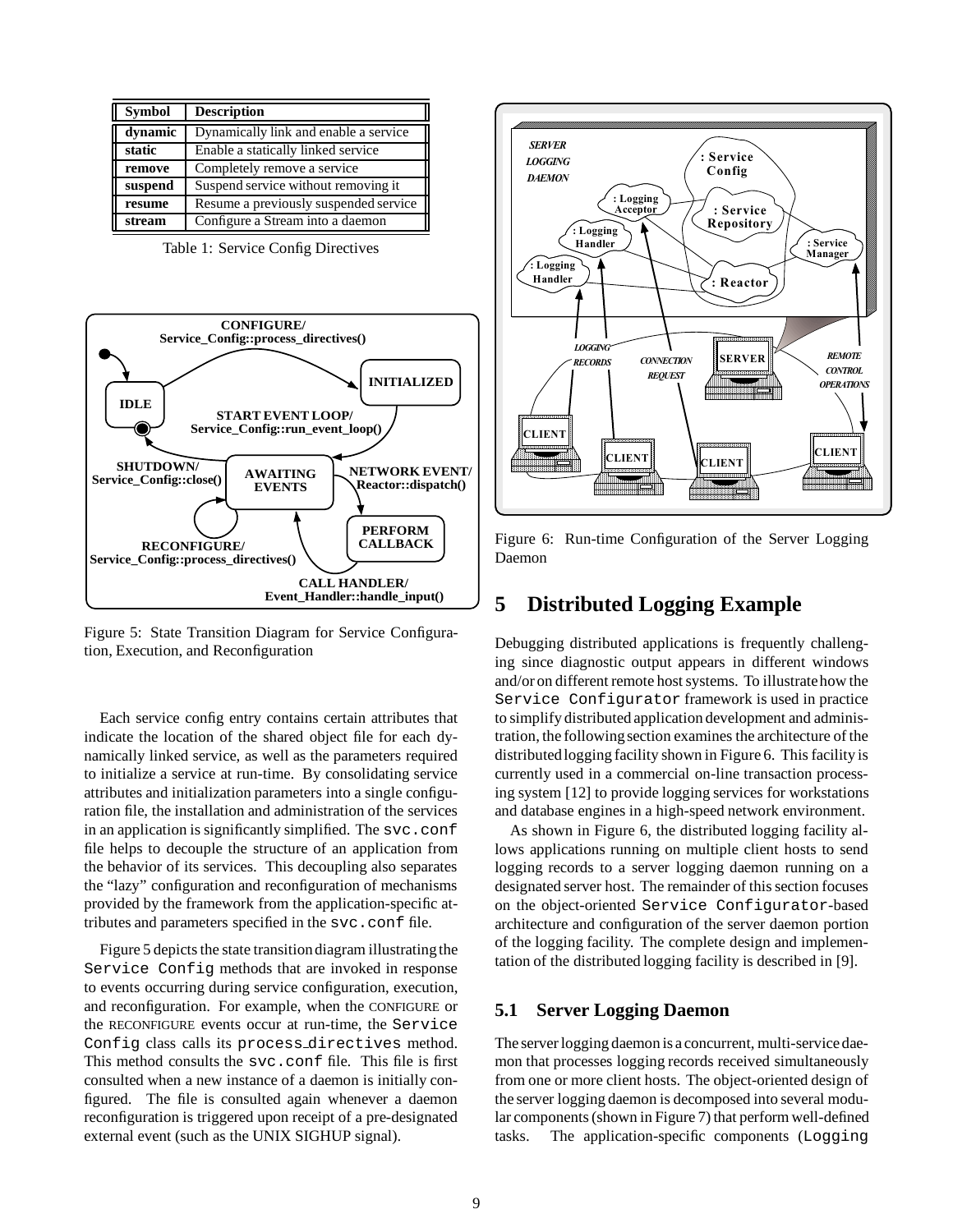

Figure 7: Class Components in the Server Logging Daemon

Acceptor and Logging IO) are responsible for processing logging records received from clients. The connectionoriented application components (Acceptor and Client IO) are responsible for accepting connection requests and data from clients. Finally, the application-independent Service Configurator framework components (such as the Reactor, Service Configurator, and IPC SAP class categories) are responsible for performing IPC, explicit dynamic linking, event demultiplexing, service dispatching, and concurrency control.

The Logging IO subclass is a parameterized type that is responsible for processing logging records sent to the server logging daemon from participating client hosts. Its communication mechanisms may be instantiated with either the SOCK SAP or TLI SAP C++ wrappers, as follows:

```
class Logging_IO : public Client_IO <
#if defined (MT_SAFE_SOCKETS)
                    SOCK_Stream,
#else
                    TLI_Stream,
#endif /* MT_SAFE_SOCKETS */
                    INET_Addr>
{
     \ldots */
};
```
The Logging IO class inherits from Event Handler (indirectly via Client IO) rather than Service Object since it is not dynamic linked into the server logging daemon.

When logging records arrive from the client host associated with a particular Logging IO object, the Reactor automatically dispatches the object's handle input method.

This method formats and displays the records on one or more output devices (such as the printer, persistent storage, and/or console devices illustrated in Figure 6).

The Logging Acceptor subclass is also a parameterized type that is responsible for accepting connections from client hosts participating in the logging service:

```
class Logging_Acceptor :
  public Client_Acceptor<Logging_IO,
#if defined (MT_SAFE_SOCKETS)
                           SOCK_Acceptor,
#else
                           TLI_Acceptor,
#endif /* MT_SAFE_SOCKETS
                           INET_Addr>
{
     \cdots */
};
```
Since the Logging Acceptor class inherits from Service Object (indirectly via its Acceptor base class), it may be dynamically linked into the server logging daemon and manipulated at run-time via the server logging daemon's svc.conf configuration file. Likewise, since Logging Acceptor indirectly inherits from the Event Handler interface, its handle\_input method will be invoked automatically by the Reactor when connection requests arrive from clients. When a connection request arrives, the Logging Acceptor subclass allocates a Logging IO object and registers this object with the Reactor.

The object-oriented decomposition illustrated in Figure 7 significantly enhances the modularity, reusability, and configurability of the distributed logging facility by decoupling the functionality of connection establishment and logging record reception into two separate classes. This decoupling allows the Acceptor class to be reused for different types of connection-oriented services (*e.g.,* file transfer, remote login, video-on-demand, etc.). In particular, to provide completely different processing functionality, only the behavior of the Logging IO portion of the server logging daemon would need to be reimplemented. Furthermore, by using other object-oriented language features (such as templates and/or inheritance and dynamic binding) or design patterns (such as Factory Method or Abstract Factory [16]), it is possible to completely parameterize the type of service offered by an application [17]. Furthermore, the use of parameterized types decouples the reliance on a particular type IPC mechanism.

## **5.2 Configuring the Server Logging Daemon**

The Service Configurator framework supports two types of configuration: *static* and *dynamic*. As discussed below, both types are used to configure the server logging daemon.

#### **5.2.1 Dynamic Configuration**

A dynamically configured daemon allows the insertion, modification, or removal of Service Objects at run-time.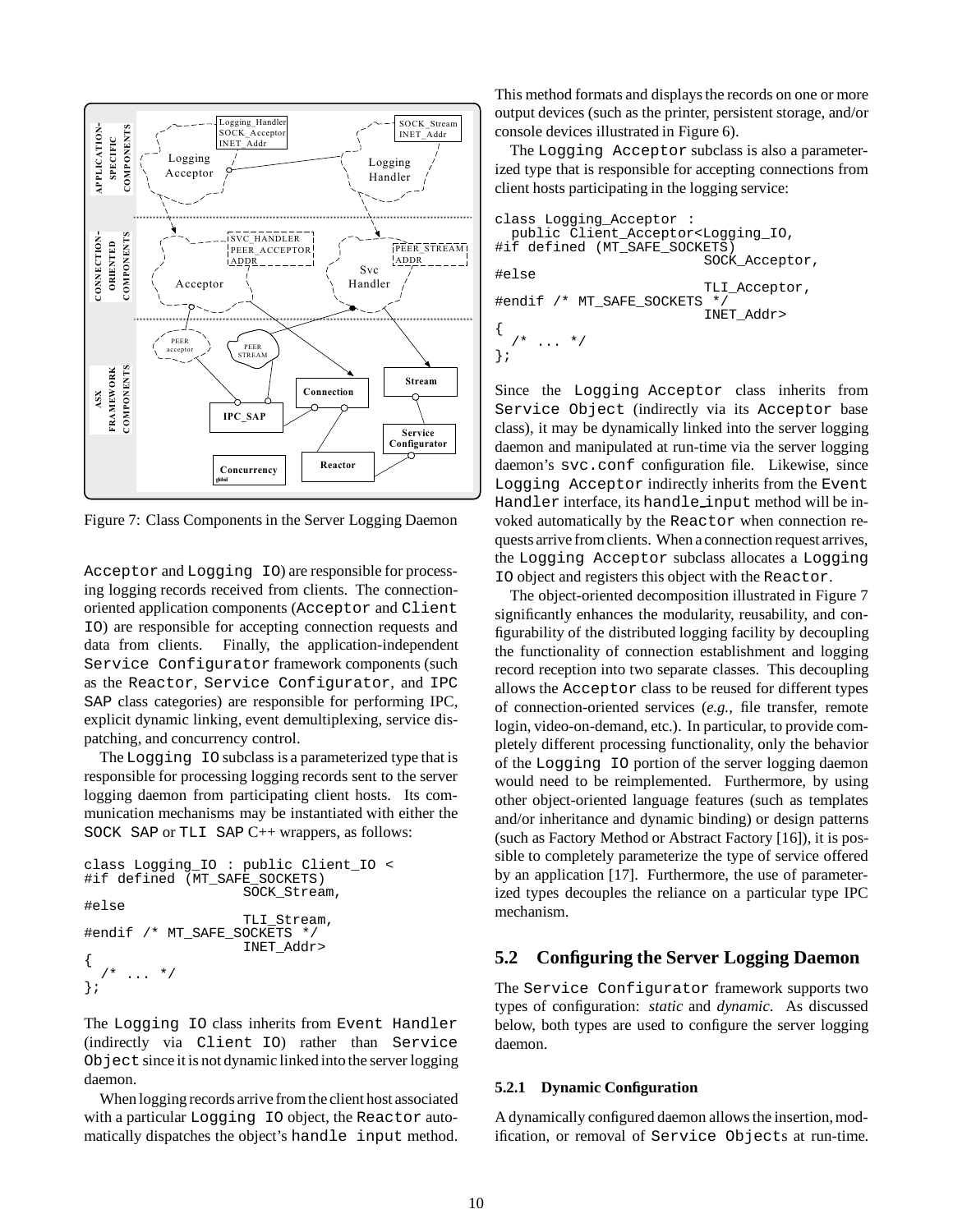The following entry in the svc.conf file is used to dynamically configure the logging service into the server logging daemon:

```
dynamic Logger Service_Object *
        ./Logger.so:_alloc() "-p 7001"
```
The <sup>&</sup>lt;svc-name<sup>&</sup>gt; token (Logger) specifies a service name that is used by the Service Repository to identify a Service Object. The alloc() function is located in the shared object file indicated by the pathname ./Logger.so. The Service Configurator framework locates and dynamically links this shared object file into the daemon's address space and then invokes the alloc() function. The alloc() function returns a Service Object pointer, which is inserted into the Service Repository. The service location also specifies the name of the service-specific subclass derived from Service Object. In this case, the alloc function is used to dynamically allocate a new Logging Acceptor object. The remaining contents on the line ("-p 7001") represent a service-specific set of configuration parameters. These parameters are passed to the init function of the service as argc/argv-style command-line arguments. The init method for the Logging Acceptor class interprets "-p 7001" as the port number where the server logging daemon listens for client connection requests.

## **5.2.2 Static Configuration**

A statically configured service is one that is always available to a daemon when it first begins execution. For example, the Service Manager is a standard Service Configurator framework component that clients use to obtain a listing of active daemon services. The following entry in the svc.conf file is used to statically configure the Service Manager service into the server logging daemon during initialization:

```
static Service_Manager "-p 911"
```
In order for the static directive to work, the object code that implements the Service Manager service must be statically linked together with the main daemon driver executable program. In addition, the Service Manager object must be inserted into the Service Repository before dynamic configuration takes place (this is done automatically by the Service Config constructor). Due to these constraints, a statically configured service may not be reconfigured at run-time without being removed from the Service Repository first.

# **5.3 Server Logging Daemon Run-Time Activities**

The main driver program for the server logger daemon is implemented by the following code:

```
int
main (int argc, char *argv[])
{
```

```
Service_Config loggerd;
  /* Configure server logging daemon */
  if (loggerd.open (arge, argv) == -1)return -1;
  /* Perform logging service */
  for (i; j)if (loggerd.run event loop () == -1&& errno == EINTR)
     break;
  return 0;
}
```
Figure 8 depicts the run-time interaction between the various framework and service-specific objects that collaborate to provide the logging service. Daemon configuration is performed in the Service Config::open method. This method consults the following svc.conf file, which specifies the services to configure into the daemon:

```
static Service_Manager "-p 911"
dynamic Logger Service_Object *
        ./Logger.so:_alloc() "-p 7001"
```
Each of the service config entries in the svc.conf file is processed by loading the designated Service Object into the Service Repository, dynamically linking it if necessary, and registering the Event Handler portion of the service object handler with the Reactor.

When all the configuration activities have been completed, the main driver program shown above invokes the Service Config:: run event loop method. This method enters an event loop that continuously calls the Reactor::handle events service dispatch function. As shown in Figure 5, this dispatch function blocks awaiting the occurrence of events (such as connection requests or data from clients). As these events occur, the Reactor automatically dispatches previously-registered service-specific event handlers to perform the designated services.

The Service Configurator framework also responds to external events that trigger daemon reconfiguration at run-time. The dynamic configuration steps outlinedin Section 5.2.1 are performed whenever an executing Service Configurator daemon receives a pre-designated external signal (such as the UNIX SIGHUP signal). Depending on the updated contents of the svc.conf file, services may be inserted, suspended, resumed, or removed from the daemon.

The Service Configurator framework's dynamic reconfiguration mechanisms enable developers to modify server logging daemon functionality or fine-tune performance without extensive redevelopment and reinstallation effort. For example, debugging a faulty implementation of the logging service simply requires the dynamic reinstallation of a functionally equivalent service that contains additional instrumentationto help isolate the source of erroneous behavior. Note that this reinstallation process may be performed without modifying, recompiling, relinking, or restarting the currently executing server logging daemon.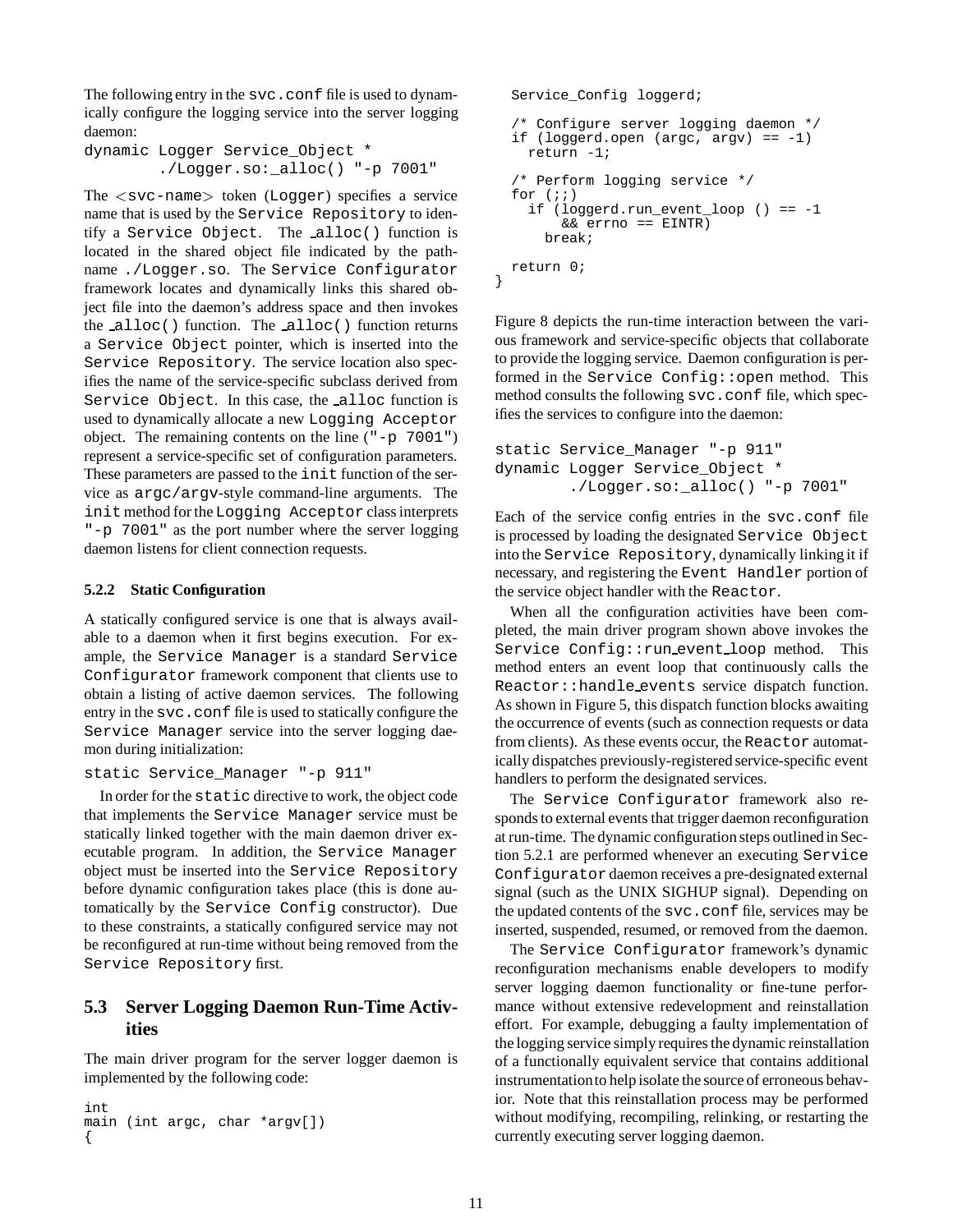

Figure 8: Interaction Diagram for the Server Logging Daemon

# **6 Concluding Remarks**

The Service Configurator framework is an integrated collection of automated tools and reusable components that extend the functionality of conventional daemon management frameworks such as inetd and listen. The components in the Service Configurator framework implement basic mechanisms commonly used by network daemons. These components include C++ wrappers for local and remote IPC mechanisms [10]; frameworks for event demultiplexing and service dispatching [9]; tools for automating service configuration and reconfiguration; and C++ subclasses that encapsulate and enhance various dynamic linking and concurrency mechanisms. By allowing the Service Configurator framework to perform the lower-level IPC, event demultiplexing, and service dispatching mechanisms, developers are freed to concentrate on higher-level network daemon design and service functionality issues. In addition, the advanced OS mechanisms (such as explicit dynamic linking and multi-threading) employed by the Service Configurator framework allow developers to experiment with daemon design alternatives in a flexible manner to determine efficient daemon service configurations.

The general design principles underlying the Service Configurator framework may be characterized succinctly as (1) separating policies from mechanisms to enhance the reuse of common network daemon components, (2) decoupling the binding of processes and threads from the daemon services to improve flexibility and performance, and (3) utilizing inheritance, dynamic binding, and dynamic linking to improve extensibility. Together, these principles facilitate the development of network services that may be updated and extended without modifying, recompiling, relinking, or restarting existing daemons.

The techniques and tools described in this paper are currently being applied in several commercial and research environments. For example, the Service Configurator framework is being used by Ericsson Communications

to configure and administer concurrent network services that implement a family of PBX management products on UNIX and Windows NT platforms [12]. The Service Configurator framework is also being used in the ADAPTIVE Communication Environment (ACE) [18]. ACE facilitates the development and experimentation with various aspects of communication subsystems (such as flexible process architectures for multi-processor-based communication protocol stacks [2] and adaptive protocol reconfiguration techniques [19]) and distributed applications (such as extensible frameworks for concurrent event demultiplexing [9]). The public domain ACE implementation of the Service Configurator framework is available via anonymous ftp from ics.uci.edu in the gnu/C++ wrappers.tar.Z file.

# **References**

- [1] W. R. Stevens, *UNIX Network Programming*. Englewood Cliffs, NJ: Prentice Hall, 1990.
- [2] D. C. Schmidt and T. Suda, "Measuring the Performance of Parallel Message-based Process Architectures," in *Proceedings of the Conference on Computer Communications (INFO-COM)*, (Boston, MA), IEEE, April 1995.
- [3] J. M. Purtilo, "The Polylith Software Toolbus," *ACM Transactions on Programming Languages and Systems*, To appear 1994.
- [4] C. R. Hofmeister and J. M. Purtilo, "Dynamic Reconfiguration of Distributed Programs," in *Proceedings of the*  $11^{th}$  *International Conference on Distributed Computing Systems*, IEEE, 1991.
- [5] J. Magee, N. Dulay, and J. Kramer, "A Constructive Development Environment for Parallel and Distributed Programs," in *Proceedings of the*  $2^{nd}$  *International Workshop on Configurable Distributed Systems*, (Pittsburgh, PA), pp. 1–14, IEEE, Mar. 1994.
- [6] F. Douglis and J. Ousterhout, "Process Migration in the Sprite Operating System," in *Proceedings of the*  $7<sup>th</sup>$  *International Conference on Distributed Computing Systems*, (Berlin, West Germany), pp. 18–25, IEEE, Sept. 1987.